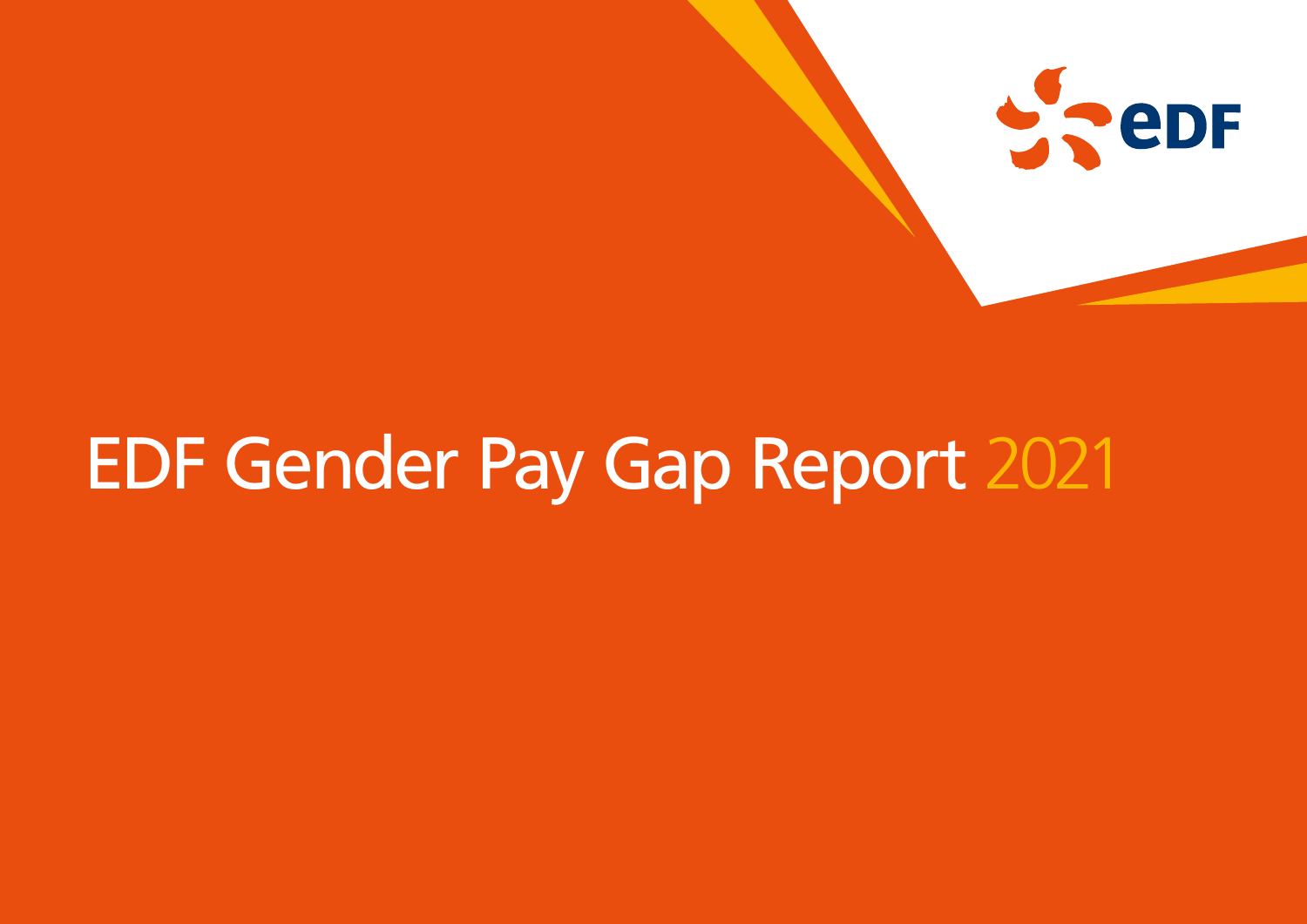**EDF is committed to being a diverse and inclusive employer and we aim to promote an environment where all of our employees are paid fairly for their contribution to the success of our company.** 

### Scope of the report:

On the snapshot date of 5 April 2021 EDF employed 11,992 Relevant Employees across its five main business areas: Generation, Customers, Hinkley Point C and Nuclear Development, Corporate Functions, and its newly created Technical Services Organisation. When analysing our gender pay gap, we first consider our results by business area and then aggregate the results for all of them to identify factors contributing to our overall gender pay gap. Employees are employed by one of three employing entities: EDF Energy Customers Ltd, EDF Nuclear Generation Ltd and EDF Energy Ltd (Corp). Throughout this report where we mention EDF we are referring to the organisation covered by these three employing entities.

This report does not include data for two joint venture companies - Imtech who will report their own Gender Pay data independently from EDF and Pod Point who as at the snapshot date employed fewer than 250 people and is therefore not required to report.

EDF's overall data does however include earnings data for employees of EDF Energy Renewables Ltd (EDF Renewables), who at the snapshot date employed fewer than 250 employees and is therefore not required to report. They are included because their employees are paid through EDF's payroll.

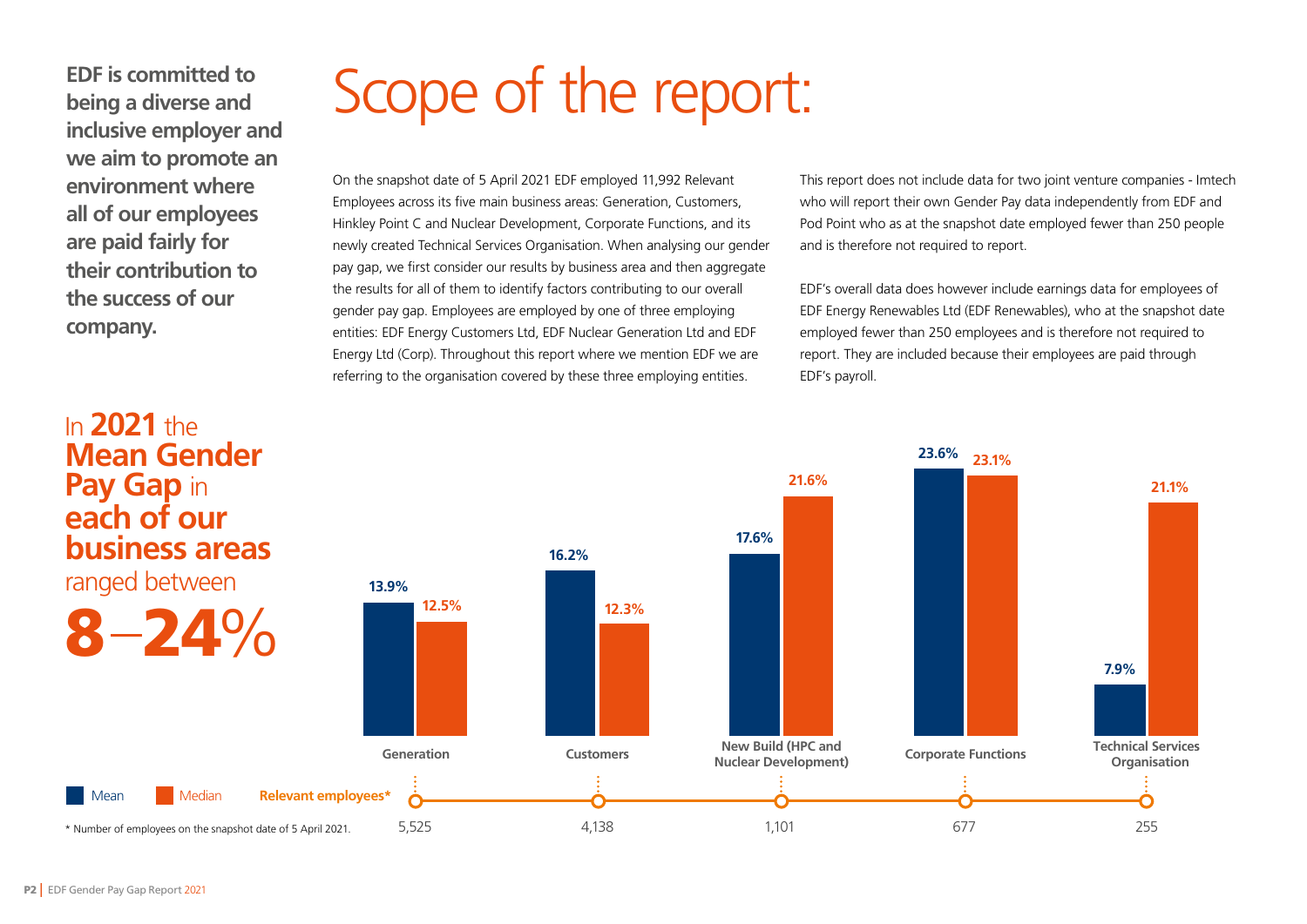## EDF gender pay gap

EDF's overall aggregate mean and median gender pay gaps continue to reflect the differences in the diversity of roles performed, market pay variations, as well as the gender and demographic mix between our business areas. The average pay for many of the specialist, technical and engineering roles particularly in our Generation, Hinkley Point C and Nuclear Development business areas, is typically higher in comparison to the customer service roles performed in our Customers business. Generation and Hinkley Point C both employ proportionately more men than women, with many undertaking engineering roles or undertaking highly specialised roles involved in the construction of the UK's first new nuclear power station since Sizewell B was commissioned in 1995. Our Customers business on the other hand is a more gender balanced mix of employees with the majority employed in customer service roles. Our Generation, Hinkley Point C and Customers business areas combined employ approximately 90% of our employees and the structural

differences between these three areas that is the primary reason for the size of EDF's overall mean and median gender pay gap being higher than those of each of the individual business areas themselves.

Inclusion and diversity in all its forms are very important to EDF and we are committed to maintaining and building on our programmes to increase female participation at all levels. Our commitment to implement actions designed to improve gender diversity at all levels and reduce our gender pay gap overall as and at individual business unit level, remains undaunted. We are confident that the measures we have implemented will achieve these aims in the long term as our talent pipeline increases. However, we also recognise that despite all the good work and the focus of the actions we are undertaking, not only is there more to do, but that sustained progress will take time.

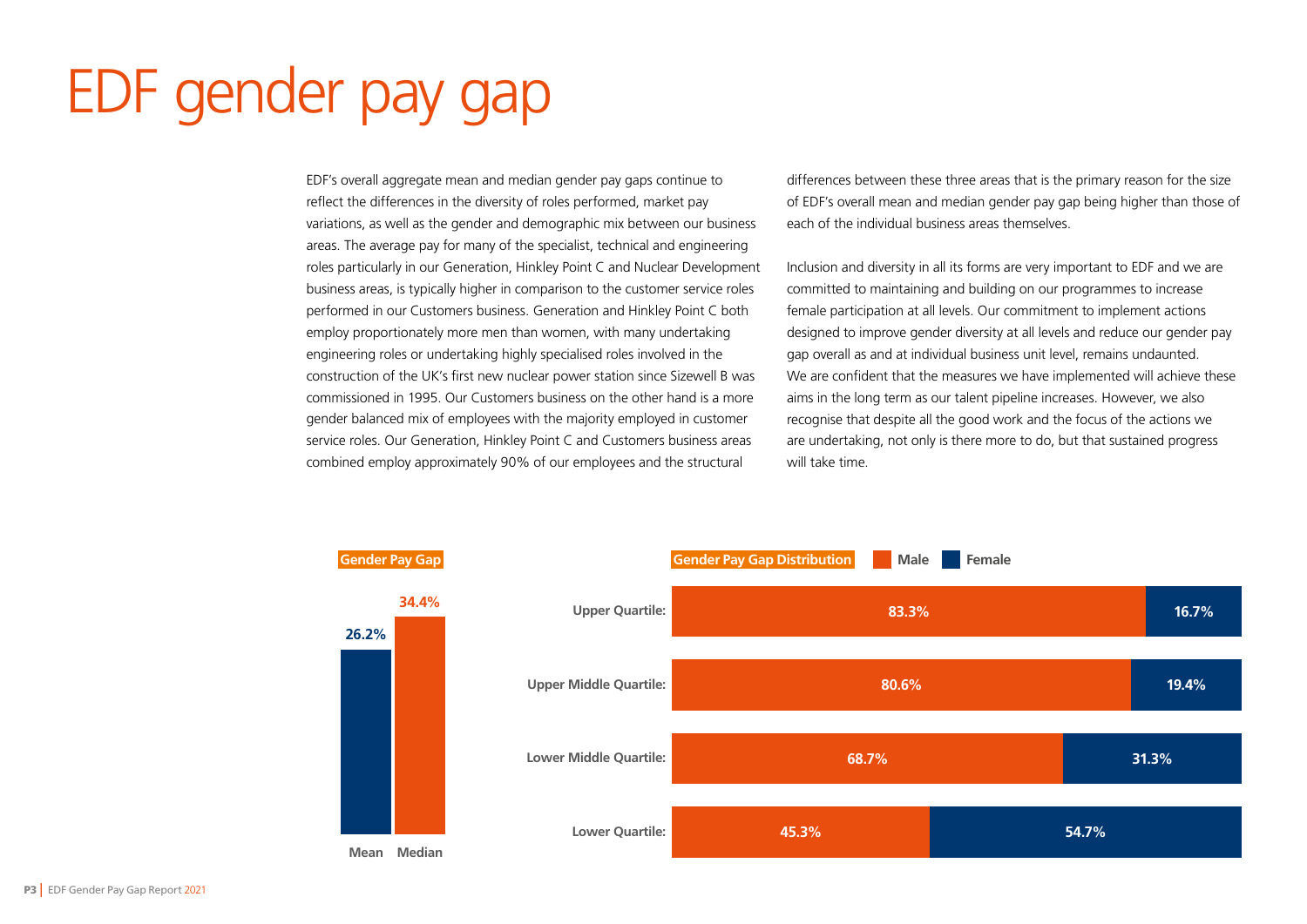### **EDF Gender Bonus Gap 34.4%**



In the same way that salaries increase with seniority, so too does the percentage bonus an employee is eligible to receive. As EDF employs proportionately more men in senior/higher paid roles, this is the main reason proportionately more men in senior/higher paid roles, this is the main reason why our Mean and Median Gender Bonus Gaps are relatively high. **Mea<sup>n</sup> Median**

In addition, the majority of employees within our Generation business are employed on a Collective Agreement and bonuses are not part of the remuneration package. As the majority of employees in Generation are male, this is the reason why the number of male employees receiving a bonus is lower than the number of females.

## Understanding our gender pay gap

Like many other companies, EDF's aggregate overall gender pay gap reflects the legacy of the way we have evolved over many years.

It continues to be widely acknowledged and recognised in the UK that there continues to be a shortage of both young and experienced females working in the fields of science, technology, engineering and mathematics (STEM). 30% of EDF's employees are female and of these around just over half work in our Customers business. We have made strenuous efforts to attract, retain and develop women, particularly through our apprenticeships, graduate training schemes and our talent programmes. However, it takes time for individuals fast tracked on our talent development programmes to filter through into more senior positions. Until it does, having a relatively limited pool of talented

women with the skills and experience we need, will continue to be a factor significantly contributing not only to our aggregate overall gender pay gap, but also the gender pay gap in each of our distinct business areas.

Several years ago, we began a programme to re-shape and restructure our business and this work has been maintained at a pace. Consequently, much of the progress we have made with our action plans is not fully reflected yet in our overall gender pay gap. Despite this frustration, we continue to focus on the clear set of actions we have put in place, focussed on diversity and inclusion, that are designed to create a more diverse organisation with beneficial performance and drive down our gender pay gap in all business areas.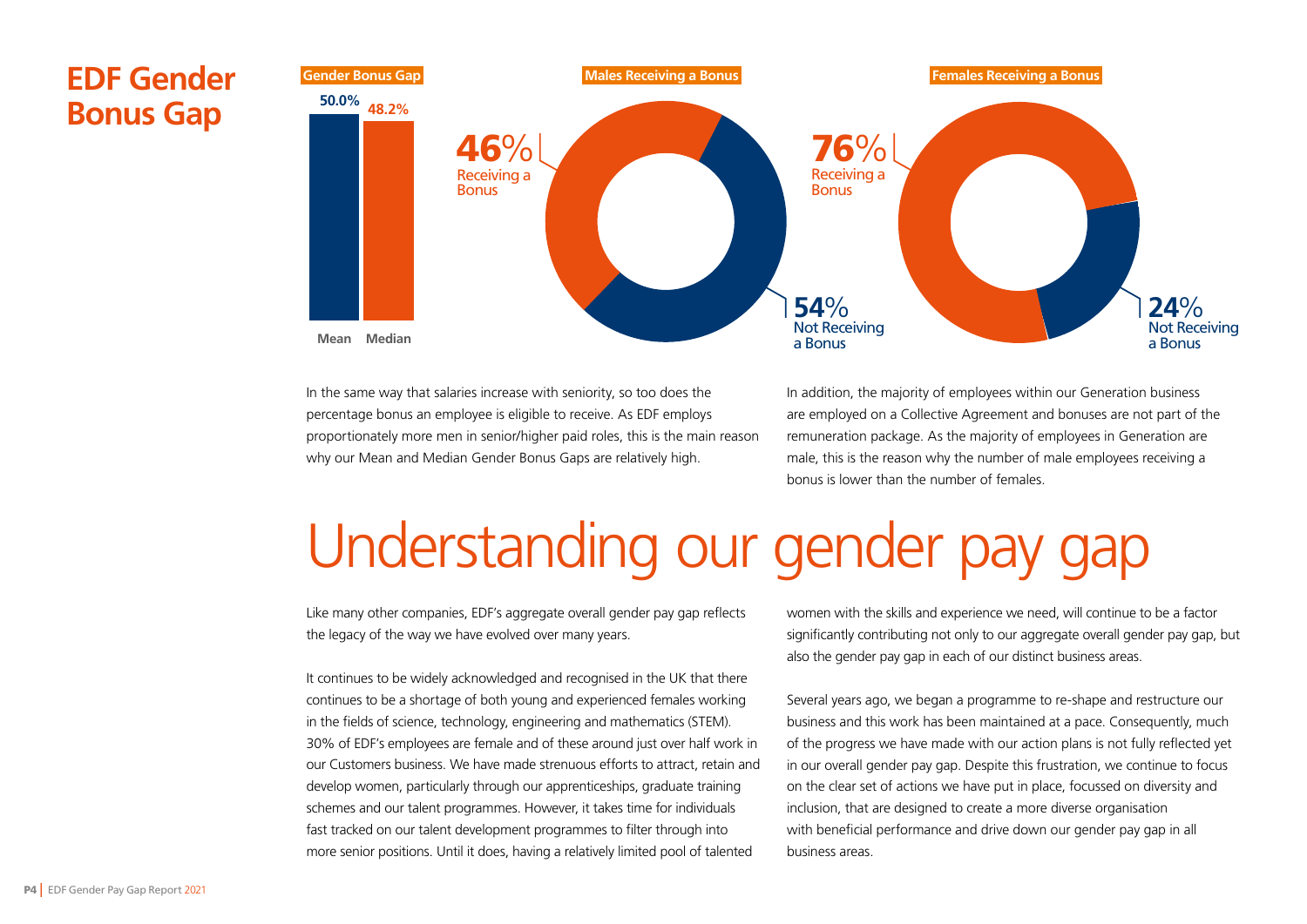### Our commitment to reducing the gap – our action plans

#### **Recruitment and promotion:**

Our actions are designed to encourage more balanced gender diversity in recruitment by helping us to focus on attracting and encouraging diversity at all levels. Our Resourcing Team regularly reviews the responses we receive from our recruitment channels to ensure they are inclusive. We also use software that helps to ensure all our recruitment literature contains gender neutral language. We provide Diversity & Inclusivity training for recruiting managers which emphasises the need for a gender balance of applicants and progression within the organisation (including flexible and agile working arrangements). Whenever we can, we make every effort to appoint not only female representatives to our recruitment selection panels, but also representatives from our minority ethnic community as well.

#### **Flexible working:**

Measures implemented by the UK Government to minimise the spread of COVID-19 meant we accelerated the provision of greater flexibility in working patterns and home working as well as supporting the progression of our female talent to more senior roles. With many employees working from home this arrangement has helped us to identify and overcome many of the barriers and working practices that previously may have prohibited flexibility, albeit we recognise that flexible working is not always practicable, particularly for those working in operational roles at our power stations or at the Hinkley Point C construction site. This in turn has helped promote an attitudinal shift around flexible working amongst professional, managerial and senior roles. Both our Women's Network and Working Parents' Network continue to help shape how we rolemodel flexible working at all levels. This work is contributing to the development and encouragement of flexible working opportunities designed to increase the take up of shared parental and paternity leave.

#### **Career progression:**

We continually monitor the progression of female employees through our talent assessment programme and succession plans. This practice is helping to ensure they are gender neutral, free from bias and provide encouragement to our female employees to progress into more senior positions. This work is supported by a range of other Diversity & Inclusivity measures designed to achieve our 2030 ambitions over the coming years. As part of the Nuclear Sector Deal, we are committed to achieving 40% women in our nuclear businesses by 2030. To achieve this target, we knew it would require big, bold steps to get more women into the talent pipeline. In 2020, we took positive action to run a targeted campaign called Talent 2.0 for females in an area of the business where female representation amongst the senior leadership population was lower than their company target and existing overall company position. Talent 2.0 provides an alternative entry point to EDF's broader talent pool, focused on encouraging those in the early stages of their leadership journey to put themselves forward and take ownership of their own careers.

#### **Reward practices:**

Work continues with the development and implementation of a new approach to 'job family architecture' designed to help individuals identify career paths and the range of options open to them. Our aim is to launch this approach in 2022 and once embedded in all of our business areas, we believe it will enable our employees to better understand the skills, knowledge and experience they will need to both acquire and demonstrate in order to realise their career aspirations. We continue to conduct extensive external and internal salary benchmarking to ensure our approach to pay is free from gender bias, is non-discriminatory and fair in its application at all stages (when individuals are first recruited, through competence progression as well as when individuals are promoted to more senior positions).

#### **Meeting our targets:**

As far back as 2016 we introduced a series of challenging gender diversity targets at senior manager, manager and employee levels. Between April 2019 and April 2020 despite significant re-shaping of our business, the proportion of women in our Senior Leadership Team has increased to 16% and at managerial level it has also remained at 26%. As previously stated, we are working hard to increase the diversity of our senior leadership and managerial populations. We continually measure progress from a gender diversity perspective. All people metrics are analysed by gender and our Executive Team is accountable for achieving our gender balance targets. Whilst our data shows that we have identified the correct actions, it also shows that meaningful and sustained change will take time and consistent focus by our most senior leaders. For this reason we intend to include diversity measures within our senior management incentive targets in 2022. We also know that some of the actions we are taking to improve the gap over the longer term may in the short term have a distorting effect – for example, increasing the number of females recruited to our apprentice and graduate training programmes may have an initial negative impact on our gap.

#### **Playing a role in our industry:**

EDF continues to play an active part in campaign groups such as POWERful Women (PfW), Women's Utilities Network, Women in Nuclear (WIN), has achieved National Equality Standards' accreditation, and attained level 3 of the Gender Equality European and International Standard (GEEIS). This recognition demonstrates both our commitment to and the effectiveness of the actions we have implemented and the plans we have to improve our gender diversity, but we will not stop here.